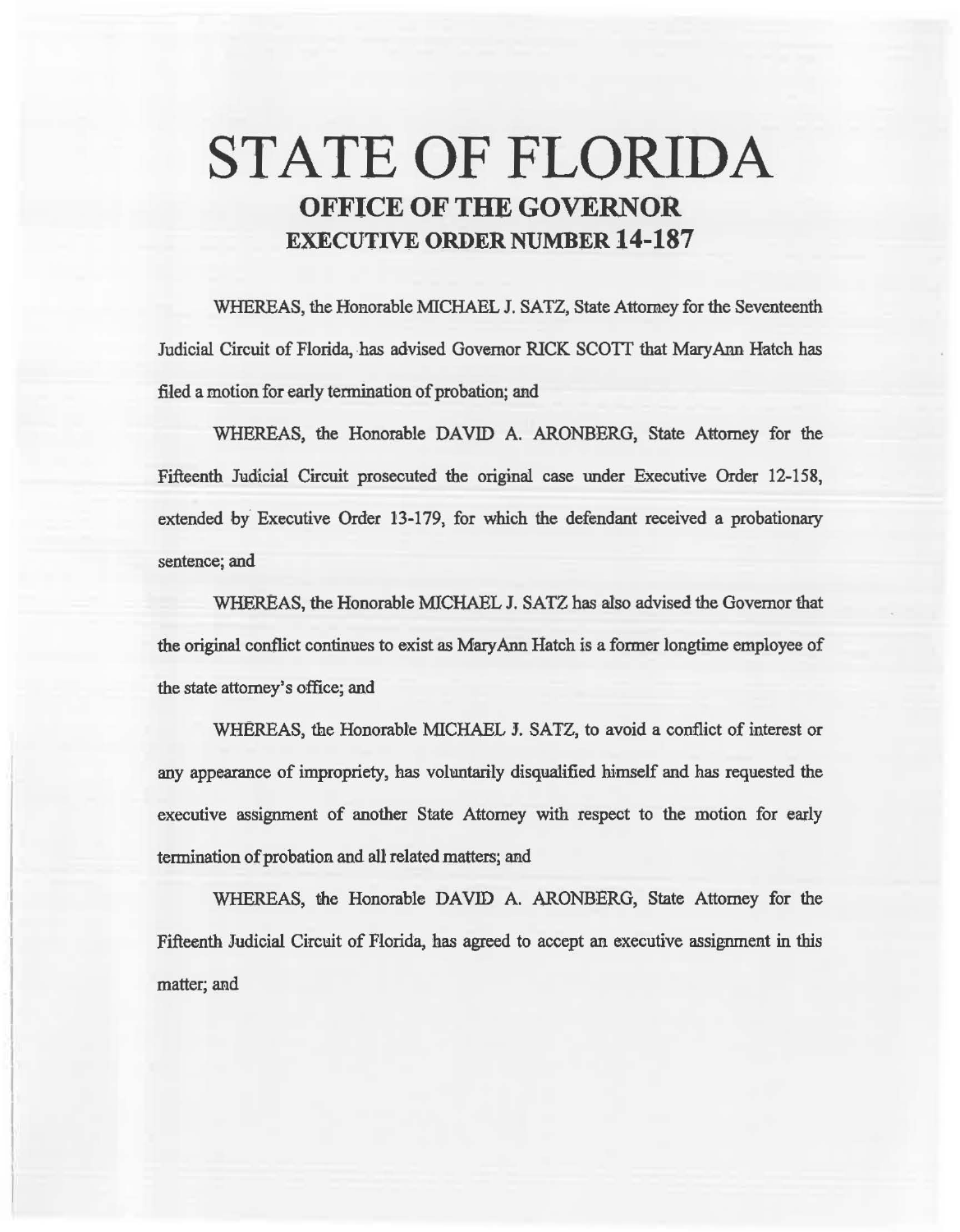WHEREAS, it is in the best interest of the State of Florida and of the ends of justice that the Honorable DAVID A. ARONBERG discharge the duties of the Honorable MICHAEL J. SATZ, pursuant to section 27 .14, Florida Statutes.

NOW, THERBFORE, I, RICK SCOTI, Governor of Florida, in obedience to my solemn constitutional duty to "take care that the laws be faithfully executed," and pursuant to the Constitution and laws of the State of Florida, issue the following Executive Order, effective immediately:

## Section 1.

The Honorable DAVID A. ARONBERG, State Attomey for the Fifteenth Judicial Circuit of Florida, referred to as the "Assigned State Attorney," is assigned to discharge the duties of the Honorable MICHAEL J. SATZ, State Attorney for the Seventeenth Judicial Circuit of Florida, as they relate to the motion for early termination of probation and all matters related to MaryAnn Hatch.

## Section 2.

The Assigned State Attomey or one or more Assistant State Attorneys and Investigators, who have been designated by the Assigned State Attorney, shaM proceed immediately to the Seventeenth Judicial Circuit of Florida, and are vested with the authority to perform the duties prescribed herein.

## Section 3.

All residents of the Seventeenth Judicial Circuit are requested, and all public officials are directed, to cooperate and render whatever assistance is necessary to the Assigned State Attorney, so that justice may be served.